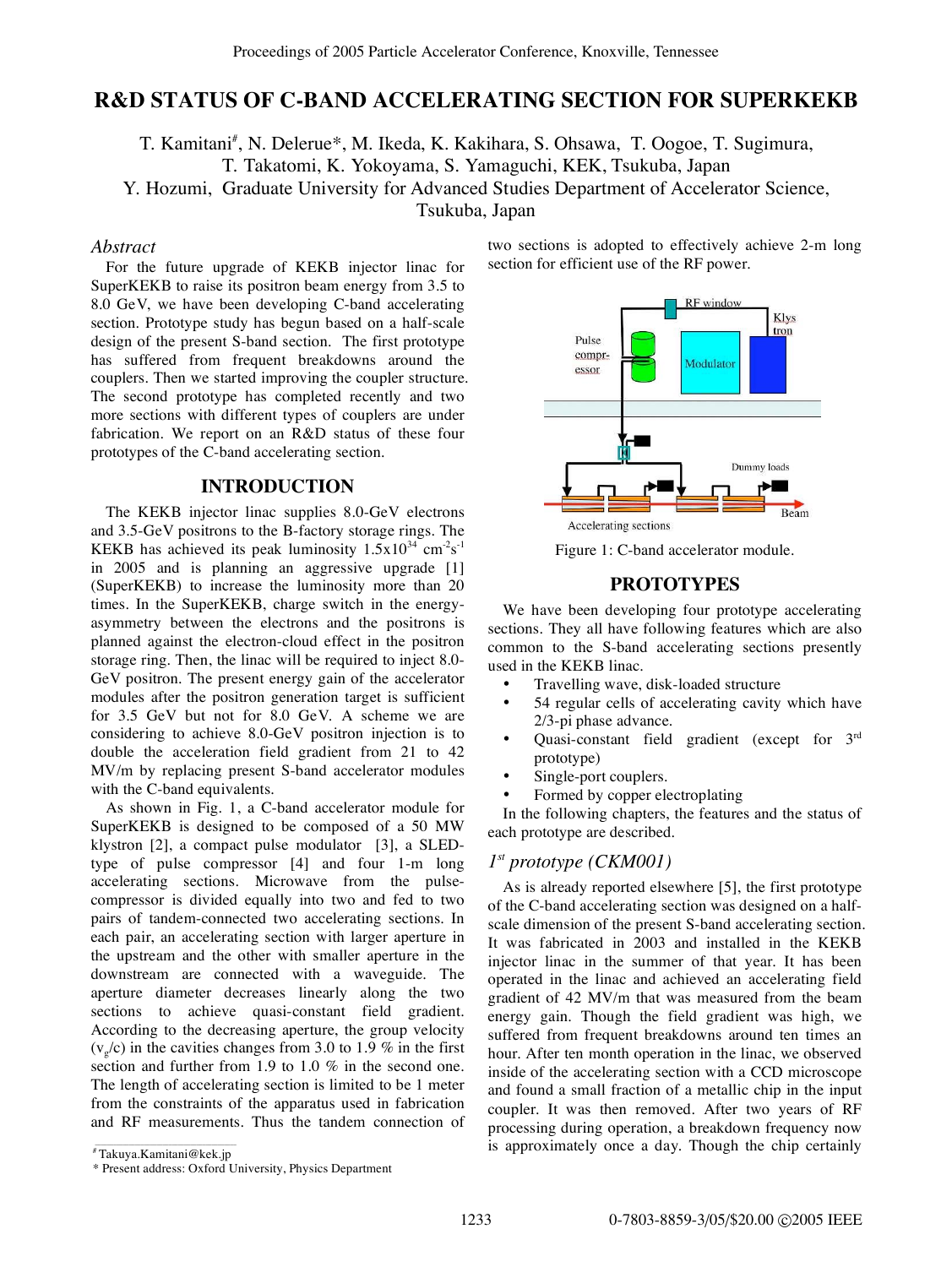enhanced the breakdowns, we think the coupler structure itself is not sufficiently tolerant against breakdowns.



Figure 2: Coupler of  $1<sup>st</sup>$  prototype.

As shown in Fig.2, the coupler has thin (1 mm thick), sharp-edged iris. It also has an E-field edge at the step between the waveguide and the coupler cell. It is because the height of the standard waveguide (22 mm) differs from that of the coupler cell (15 mm). In the following prototypes, the coupler shape is improved in these respects.

### *2nd prototype (CKK001)*

In the second prototype, we adopt a coupler shape as shown in Fig. 3. To eliminate the E-field edge in the coupler, the length of the coupler cell is adjusted to be same as the height of the standard waveguide. The coupling iris is thicker  $(4 \text{ mm})$  than the 1<sup>st</sup> prototype to reduce the current density there. The iris edges should be rounded off by machining, but it cannot be applied for this coupler due to a constraint on a composition of the parts which form the coupler. Instead, the edges are rasped off and the curvature of the rounded edge is typically 0.1 mm.



Figure 3: Coupler of  $2<sup>nd</sup>$  prototype.

Since the length of the coupler cell differs from those of the regular cells, the ordinary Kyhl method cannot be applied in optimizing the coupler dimensions. We use nodal shift measurement as described in the reference [6]. We made certain quantification of the tuning process and also adjusted the diameter of the cell adjacent to the coupler. It finally took many trials of the coupler processing before reaching to the optimized dimensions as shown in Fig. 4.

While the coupler shape is changed in the  $2<sup>nd</sup>$  prototype, the regular cells remain to have same dimensions as those of the  $1<sup>st</sup>$  prototype.



Figure 4: Coupler tuning history.

The regular cells, composed of disks and spacers, and the couplers are united by the copper electroplating. Subsequently, cooling-water jackets, RF flanges and the beamhole plunger were attached by welding as shown in Fig. 5. After the electroplating and the welding processes, a reflection of RF power from the accelerating section was increased. We considered that it came from a deformation of the couplers. The effect was partly compensated by adjusting the resonant frequency of the coupler with machining the edge of the beamhole in the coupler. In the next prototype, the structure of the coupler is changed to be more rigid to avoid such a deformation.



Figure 5: Welding of beamhole plunger.

After the fabrication is finished, RF processing of the accelerating section is performed at a test stand. The processing is finished after much less breakdowns compared to the  $1<sup>st</sup>$  prototype. The  $2<sup>nd</sup>$  prototype will be installed in the linac this summer. We expect that it can have less breakdown frequency in the operation.

# *3rd prototype (CKK002)*

As described in detail in the reference [7], in the third prototype, we further improve the coupler to have smooth shape at the H-field edges as shown in Fig. 6. The tip shape is an arc of 2-mm radius in a cross-section and smoothly connected to the coupler-cell arc and to the end face of the waveguide.